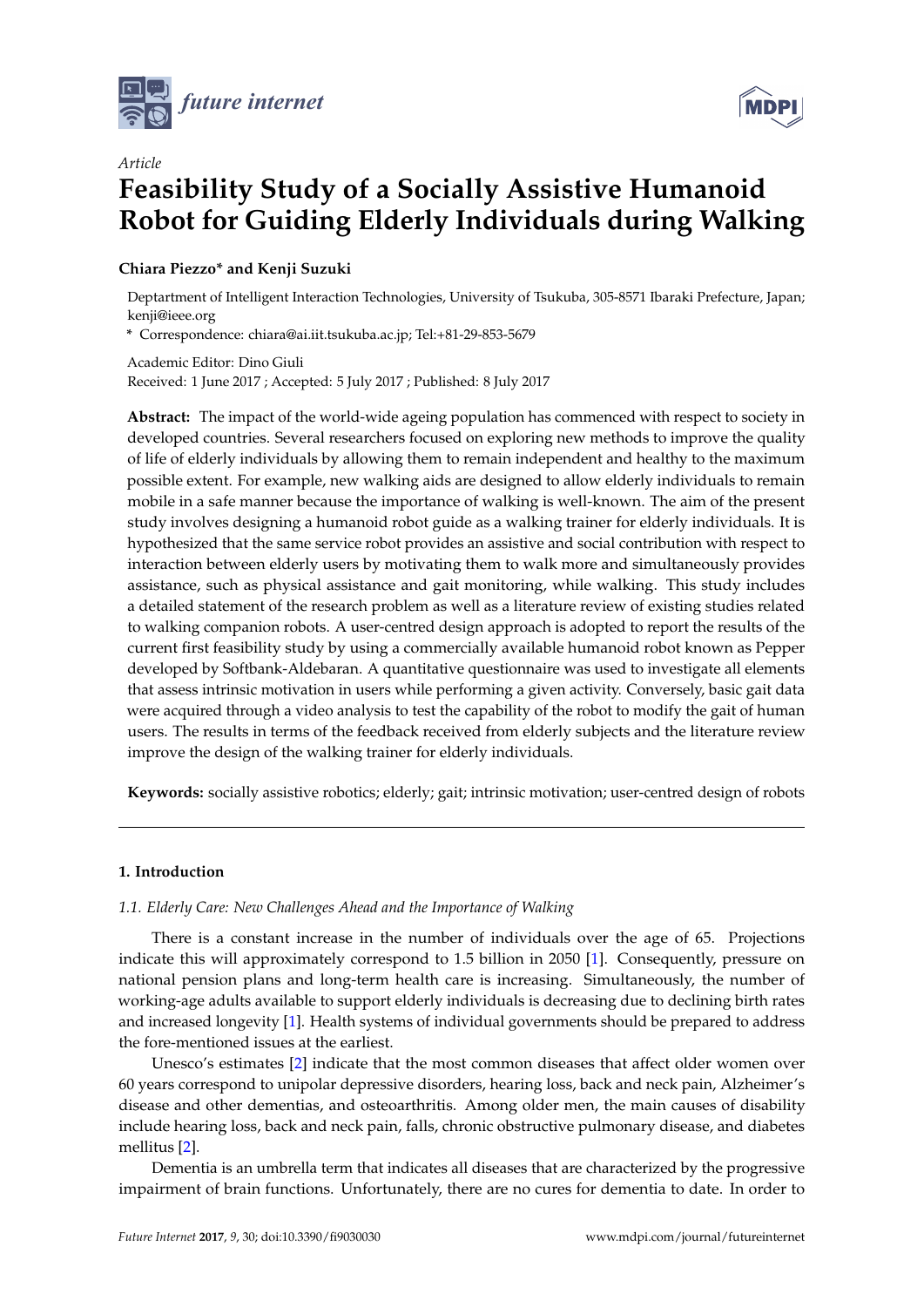decelerate or even prevent cognitive decline, doctors recommend living a healthy life by following a healthy diet, performing physical exercise, and challenging the brain via social engagement or intellectual stimulations. Thus, it is important to perform any activity that keeps the brain active and improves blood circulation. Specifically, physical exercise is an important part of a healthy lifestyle that increases the sense of wellbeing of an individual. Walking itself is a completely accessible way of physical exercise because it suits all abilities, it is free, it does not require equipment, and it can be performed anywhere. Moreover, walking in an outside environment leads to interaction between an individual and others, and thus it can correspond to a social activity that can improve an individual's mood. There is no definitive evidence from randomised trials although studies continue to explore the potential of walking as a preventive treatment for dementia as well as a disease-modifying treatment [\[3,](#page-12-2)[4\]](#page-12-3). A main question focuses on whether physical activity directly protects an individual from dementia by providing better oxygen supply or instead whether it offers indirect protection by reducing risks, such as hypertension, that impair cognition. In any case, walking must be considered as extremely important for elderly individuals due to its role in modifying the progress of the previously mentioned diseases e.g., diabetes [\[5\]](#page-12-4), was scientifically proven by extant studies. Moreover, monitoring the right gait parameters during walking (Section [2.3\)](#page-5-0) could aid in measuring balance, and thus prevent falls that are another cause of disability based on Unesco's estimates.

# <span id="page-1-0"></span>*1.2. Robots for the Elderly and Acceptance Issue*

The expected growth in the population of elderly individuals has influenced researchers to design innovative solutions in the field of eldercare including robots. Assistive Human-Robot Interaction involves robots that are designed to aid individuals through physical, social, or cognitive assistance [\[6\]](#page-12-5). Specifically, Socially Assistive Robots are designed to help and address social needs through interactions of a specific category of users, e.g., autistic children or elderly individuals. A very famous example in the final category corresponds to Paro, namely a touch-sensitive seal robot that produces positive effects for dementia patients, such as mood improvement and a calming effect, in several experiments [\[7\]](#page-13-0).

In the field of eldercare, a newer technology trend involves aiding elderly individuals to remain at home and live independently to the maximum possible extent. Several projects focus on ambient assisted living [\[8\]](#page-13-1) and follow the same basic approach wherein a house becomes a smart environment that is full of sensors that provide services such as indoor user localisation, activity and event recognition, user health status assessment, etc. and a service robot is integrated with other types of assistive devices by a cloud [\[9\]](#page-13-2). Such robot is an embodied interface of the smart systems for net-living environment. By considering human factors, this robot aims to help people at home or in a nursing home and to contribute to enhancement of quality of life.

The robot in these cases typically corresponds to a wheel based mobile platform with a touch screen for a user interface—e.g., Kompai in the Domeo project [\[10\]](#page-13-3), Care-O-bot in the Accompany Project [\[11\]](#page-13-4) and ScitosG3 in the Companionable Project [\[12\]](#page-13-5)—or with a video for telepresence—e.g., the Giraff robot in the Excite Project [\[13\]](#page-13-6). The shape of the service robot is related to its tasks, e.g., to provide telepresence services to enable communication with elderly individuals or with medical staff to perform basic actions such as handling an object or to provide reminders about appointments. Cloud technology is an important solution that must be considered because it makes a robot cheaper and more efficient and provides opportunities to store additional information and to access knowledge provided by other sensors around the house.

In a manner similar to any commercial product, the success of a robot mainly depends on the level of acceptability perceived by the users. In the case in the present study, target users correspond to elderly individuals who may be more vulnerable and definitely possess individual necessities that should be addressed. An individual accepts and uses a certain tool if the following requirements are met: the individual possesses a motivation to use it, he/she considers it easy to use, and he/she feels physically and psychologically comfortable using the same. Therefore, it is important to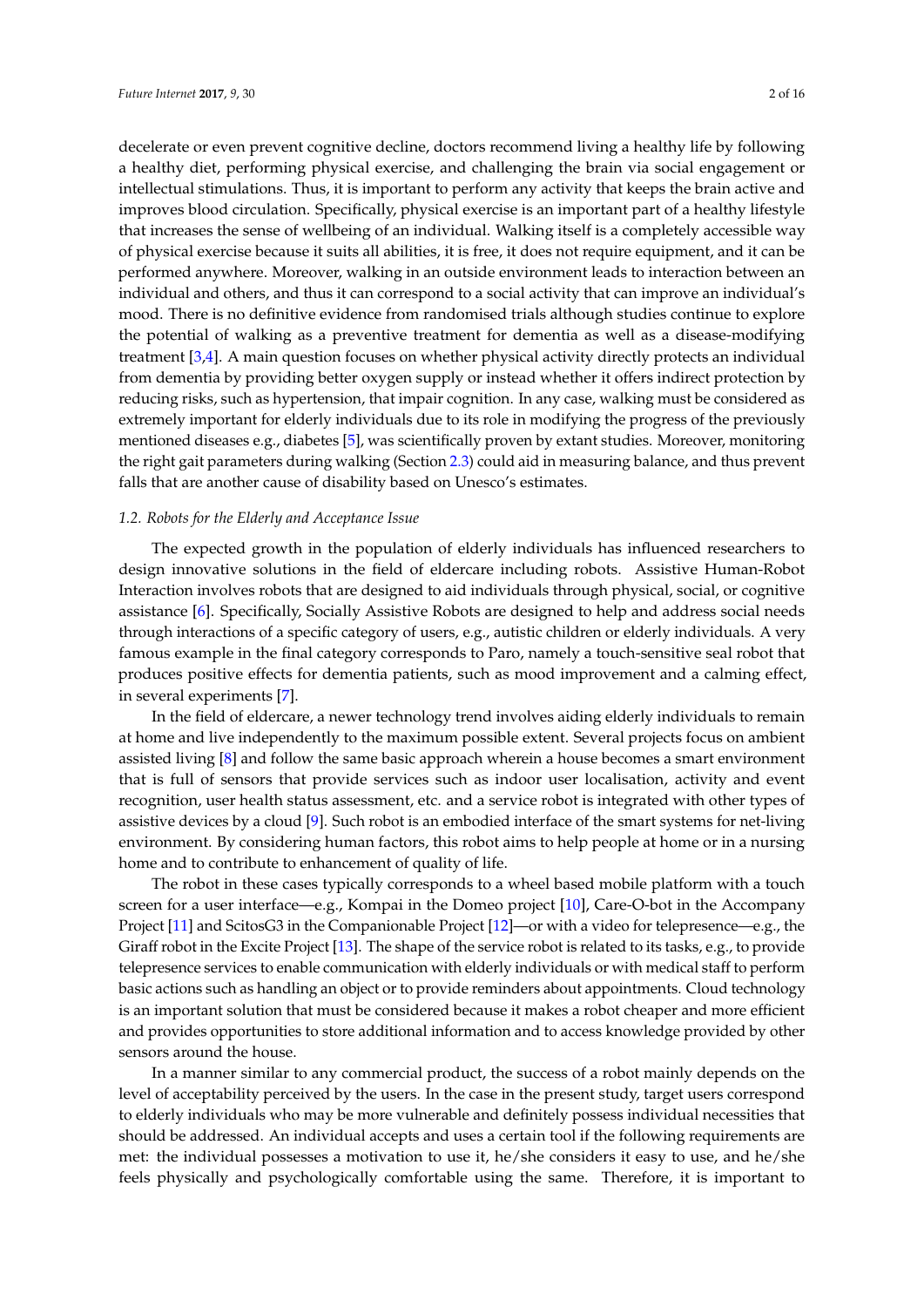initially understand the motivations of elderly individuals to accept or reject a new technology. Questionnaires are usually used to quantitatively evaluate users' response during experiments. For example, the Almere Model [\[14\]](#page-13-7) was specifically designed to test the acceptance of socially assistive robots by older adults in a care home and was then successfully used in [\[15\]](#page-13-8).

## <span id="page-2-1"></span>*1.3. Research Questions and Hypotheses*

<span id="page-2-0"></span>Given the reasons specified in the previous section, the final aim of the current study involves designing a robot that works as a walking trainer for elderly individuals. Training refers to the double task of motivating a user to walk more and to assisting him/her. The motivational task is designed based on intrinsic motivation theories (Section [2.1\)](#page-3-0), and it should ensure that a user understands the importance of walking. Conversely, an assistive task consists of monitoring the user's gait (Section [2.3\)](#page-5-0) and offering a type of physical support even through light touch contact. An appropriate design allows the same robot to make two contributions to the interaction, namely social and gait assistive contributions (Figure [1\)](#page-2-0).



**Figure 1.** Potential walking method with a socially assistive humanoid robot. The picture highlights different aspects of the interaction: the same robot guides a user by encouraging him/her to walk more by using its voice and its tablet and simultaneously monitors his/her gait.

The target users correspond to older individuals who can walk by themselves or by using a walking aid, e.g., a cane or a walker and are sufficiently mentally healthy to use a robot. The specific scenario corresponds to the development of a personal robot that can stay at home with a user and convince him/her to go out given the advantages of leaving the house and meeting other individuals outside as described in Section [1.1.](#page-0-0) An initial step involves performing experiments in a care facility for elderly individuals because it includes caregivers who are familiar with the needs of their older patients, and thus useful feedback can be obtained. Additionally, a robot in a nursing home or a hospital is an attractive option because it brings a sense of novelty and enjoyment to the fixed routines of these facilities and works with overworked staff to aid them in completing tasks. In these places, a mobile robot encourages patients to walk for health benefits or to go to common areas to talk to other individuals.

A hypothesis with respect to the design is as follows: in the past, physically embodied social robots were designed to exhibit human-like social behaviours to create an interaction as similar as possible to an interaction between two individuals in which a human user knows the rules and knows how to behave. Thus, a human-shaped robot can perform human-like actions, and therefore its gestures can be easily understood and it is accepted if an appropriate behaviour is selected. Several studies indicated that physically embodied robots offer more engaging, enjoyable, and effective social interactions when compared to those of virtual agents [\[16\]](#page-13-9).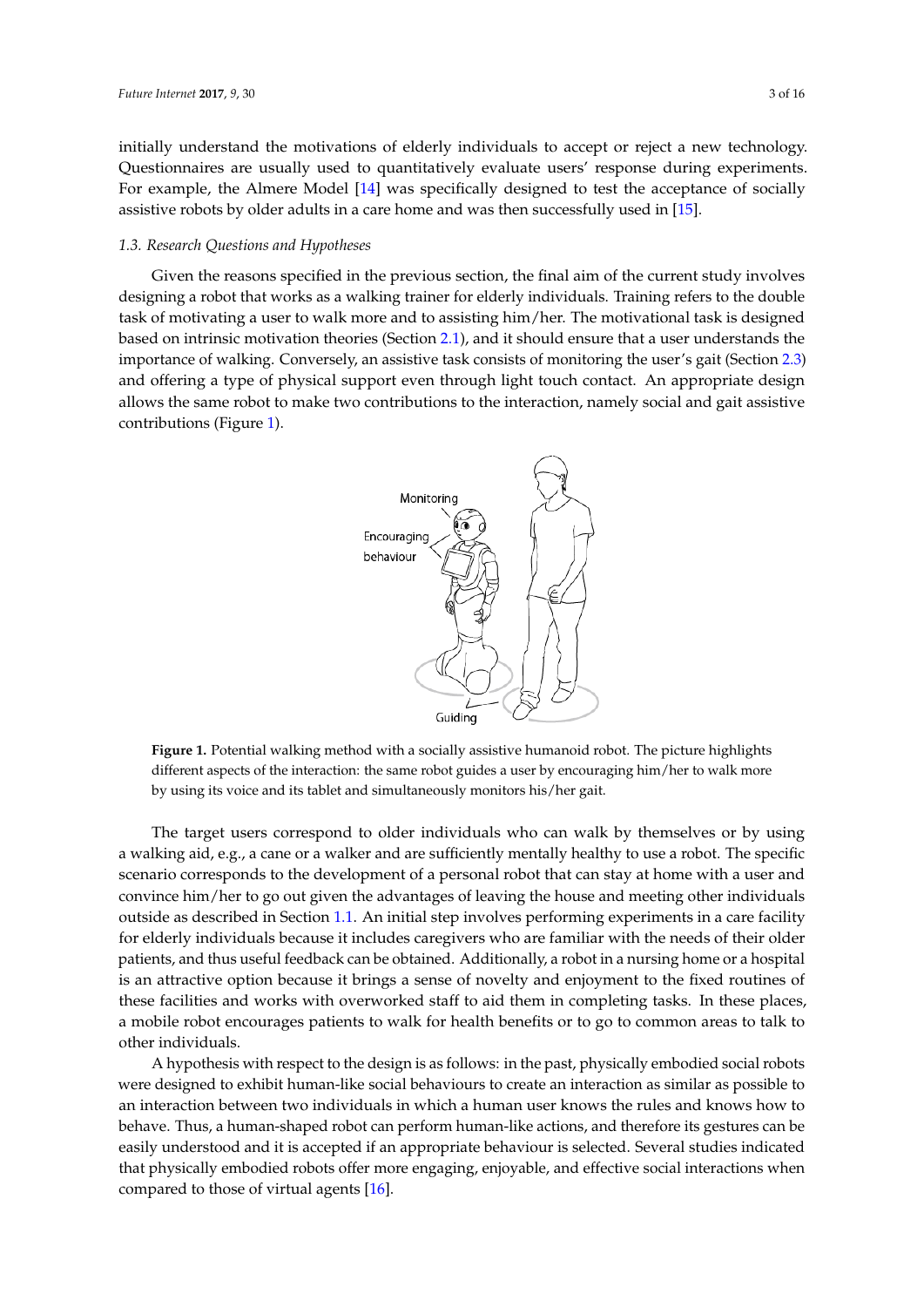A proper design is definitely required to fulfil a double task of motivating the user to walk more and assisting him as well as being accepted by elderly individuals. An understanding of the needs and expectations of target users' in a specific situation involving walking with a robot improves the design of the robot. A user-centred design approach involves including target users at the beginning of the design process and maximises the acceptability of the system [\[17\]](#page-13-10). The robot corresponds to an application in a real-world setting, and thus it is necessary to first understand its setting and its future users. A user-centred approach aids in designing a more natural and engaging human-robot interaction. Therefore, the first step in the current study involved performing a first feasibility study by using a commercially available robot. At this starting point, the main research questions were as follows:

- To observe the reactions of elderly individuals, i.e., if and how they accept a humanoid robot that asks them to walk together;
- To test the effectiveness of the experimental procedure and the instruments selected for evaluation;
- To investigate the strengths and the weaknesses of the current robot, its feasibility as a safe and entertaining walking trainer, and to consider improvements based on users' preferences.

These results are used in the design of the walking trainer robot.

#### <span id="page-3-1"></span>**2. Related Works**

#### <span id="page-3-0"></span>*2.1. Persuasive Technology*

Persuasion, or motivation is a method to increase the will to perform a certain behaviour. Psychologists distinguish between extrinsic and intrinsic motivations [\[18\]](#page-13-11). The first one occurs when individuals are motivated to engage in an activity to earn an external reward or avoid punishment. In contrast, the latter one involves performing an activity because it is personally rewarding, i.e., given that users find the activity itself enjoyable.

In the case of physical exercises, extant studies indicate that intrinsic motivation corresponds to most effective motivations [\[19\]](#page-13-12). Health professionals can better motivate older patients if they clearly explain the instructions and emphasize the importance of exercises. Reinforcement techniques are also suggested, e.g., giving positive feedback if the patient succeeds and encouragement if he/she stops, or to showing the current score compared to the point when the goal is reached.

In the early 2000s, Fogg [\[20\]](#page-13-13) invented a new discipline of persuasive technology to explain the power of technology to change user attitudes and behaviours. Schneider et al. [\[21\]](#page-13-14) showed the results of a long-term experiment on indoor cycling training with healthy subjects and in two different conditions: in a case they were instructed by a humanoid robot, and they were instructed by a display in another case. To the best of the authors' knowledge, Fasola et al. [\[22\]](#page-13-15) performed the only experiment with a robot that was used to motivate older people during physical exercises. An intrinsic motivational strategy was applied following suggestions by psychologists in which a robot provided continuous feedback in real time, e.g., praise in the case of success or corrections if needed, and encouragement.

## *2.2. Accompanying Robots and Proxemics*

Recently, there is an increase in studies on robots accompanying individuals. Researchers focused on the human users' social perceptions and level of comfortableness and investigated new methods to solve motion planning and control problems of detecting and following an individual in a static or dynamic environment. Table [1](#page-4-0) summarises a few studies and shows the different locations of the robot with respect to the human user based on different tasks and scenarios. Side-by-side walks correspond to the most investigated phenomena because they are considered as the most natural type of interaction during walking. In most cases, the robot follows the human user during the interaction. Pandey et al. [\[23\]](#page-13-16) and Leica et al. [\[24\]](#page-13-17) defined this type of interaction as unilateral in contrast with the interaction in which a robot guides a user to a predefined goal that is subsequently defined as bilateral.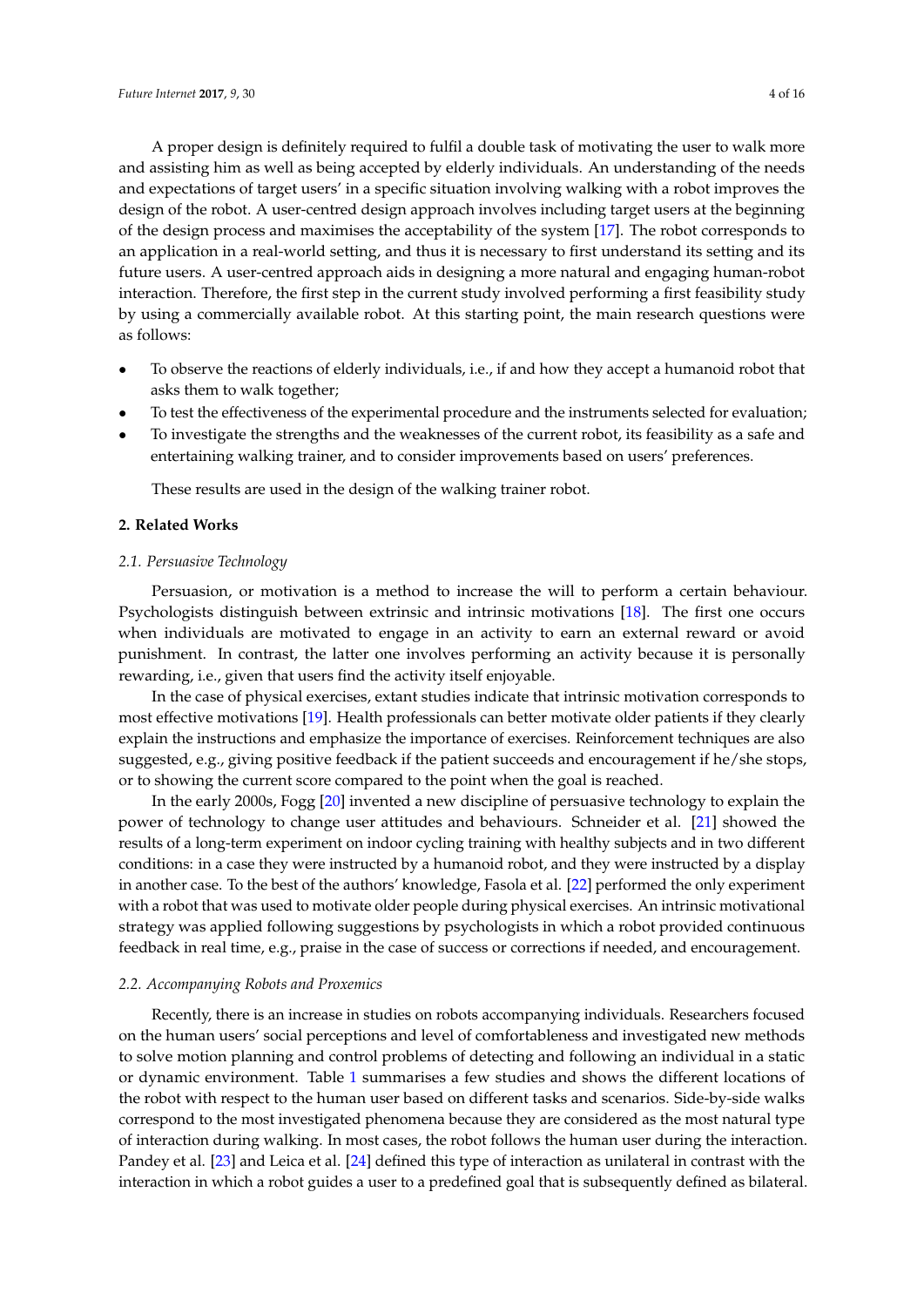In the final case, the robot must guide as well as interpret the human partner's behaviour—e.g., if the person experiences walking difficulties or does not want to continue following the robot, etc.—and changes its behaviour based on the same. Physical contact is present if a direct physical interface corresponds to the object of study, i.e., the user can make the robot move by touching it or if the robot provides physical assistance. Figure [2](#page-5-1) summarises these three cases of interaction type.

When social perceptions are investigated, proxemics rules from human-human interaction studies are typically considered [\[25\]](#page-13-18). Proxemics is the study of how humans use and manipulate distances between each other with respect to social and cultural norms and perceptions. Individuals use proxemics signals, such as distance, body stance, hip and shoulder orientation, head poses, and eye gaze, to communicate an interest in initiating, accepting, maintaining, terminating, or avoiding social interactions. All individuals occupy space for themselves and respect the spaces occupied by others. The social-spatial distance varies with respect to the degree of familiarity between interacting humans, by the type of activity, or by the number of interactors. For example, an increase in the distance between strangers increases the comfort. The orientation is another important element that should be considered because most individuals prefer an increased distance with respect to an individual in front of them than with respect to an individual beside them [\[25\]](#page-13-18). Several human-robot interaction trials were performed to investigate the effect of combinations of various factors, such as robot's appearance and behaviour, or different situations, or human users' age and gender, etc., on the relative location and the comfortable distance that an individual allows between himself and a robot [\[26,](#page-13-19)[27\]](#page-13-20).

<span id="page-4-0"></span>

| Author                    | Year | Interaction<br><b>Type</b> | <b>Location</b> with<br><b>Respect to Human</b> | Robot<br>Shape                               | Physical<br>Contact | Purpose                                                         |
|---------------------------|------|----------------------------|-------------------------------------------------|----------------------------------------------|---------------------|-----------------------------------------------------------------|
| Prassler [28]             | 2002 | Following human            | Beside                                          | Robotic Wheelchair                           |                     | To follow the human nurse                                       |
| $\operatorname{lin}[29]$  | 2006 | Following human            | Beside and in front                             | Mobile robotic base                          |                     | To detect and follow the human                                  |
| Gockley [30]              | 2007 | Following human            | Behind                                          | Mobile robotic base<br>with screen           |                     | To find the more human-like<br>behaviour for the robot          |
| Hoeller [31]              | 2007 | Following human            | Behind                                          | Mobile robotic base                          |                     | To follow a human target<br>in a dynamic environment            |
| Morales [32]              | 2012 | Following human            | Beside                                          | Humanoid                                     |                     | To find the more human-like<br>behaviour for the robot          |
| Kobayashi [33]            | 2012 | Following human            | Beside and in front                             | Robotic Wheelchair                           |                     | To follow the human nurse                                       |
| Ferrer <sup>[34]</sup>    | 2013 | Following human            | Beside                                          | Humanoid                                     |                     | To follow the human in<br>a dynamic environment                 |
| Morales [35]              | 2014 | Following human            | Beside                                          | Humanoid                                     |                     | To find the best side-by-side<br>behaviour toward a common goal |
| Oishi [36]                | 2016 | Following human            | Several locations                               | Mobile robotic base                          |                     | To change behaviour<br>according to human's activity            |
| Spenko <sup>[37]</sup>    | 2006 | Guided by human            | In front/beside                                 | Smart walker/cane                            | $\chi$              | To provide support, guidance<br>and health monitoring           |
| Chen <sup>[38]</sup>      | 2010 | Guided by human            | According to<br>user                            | Mobile robotic base<br>with robotic arms     | $\chi$              | Direct physical interface<br>to guide the robot                 |
| Yamamoto <sup>[39]</sup>  | 2013 | Guided by human            | Beside                                          | Human-like hand and<br>head on a mobile base | $\chi$              | To study side-by-side communication<br>during hand-in-hand walk |
| Dabrowski [40]            | 2014 | Guided by human            | Beside                                          | Humanoid                                     | $\chi$              | Direct physical interface<br>to guide the robot                 |
| Kochigami <sup>[41]</sup> | 2015 | Guided by human            | Beside and in front                             | Humanoid                                     | X                   | Direct physical interface<br>to guide the robot                 |
| Leica <sup>[42]</sup>     | 2017 | Guided by human            | In front                                        | Mobile robotic base                          | $\chi$              | Direct physical interface<br>to guide the robot                 |
| Pandey [23]               | 2009 | Guiding human              | Beside and in front                             | Mobile robotic base<br>with robotic arm      |                     | To design the most social behaviour<br>for a robot guide        |
| Leica <sup>[24]</sup>     | 2015 | Guiding human              | Beside and in front                             | Mobile robotic base                          |                     | To design a bilateral<br>interaction to guide the human user    |

**Table 1.** Extant studies on the specific interaction in which a human and a robot move together.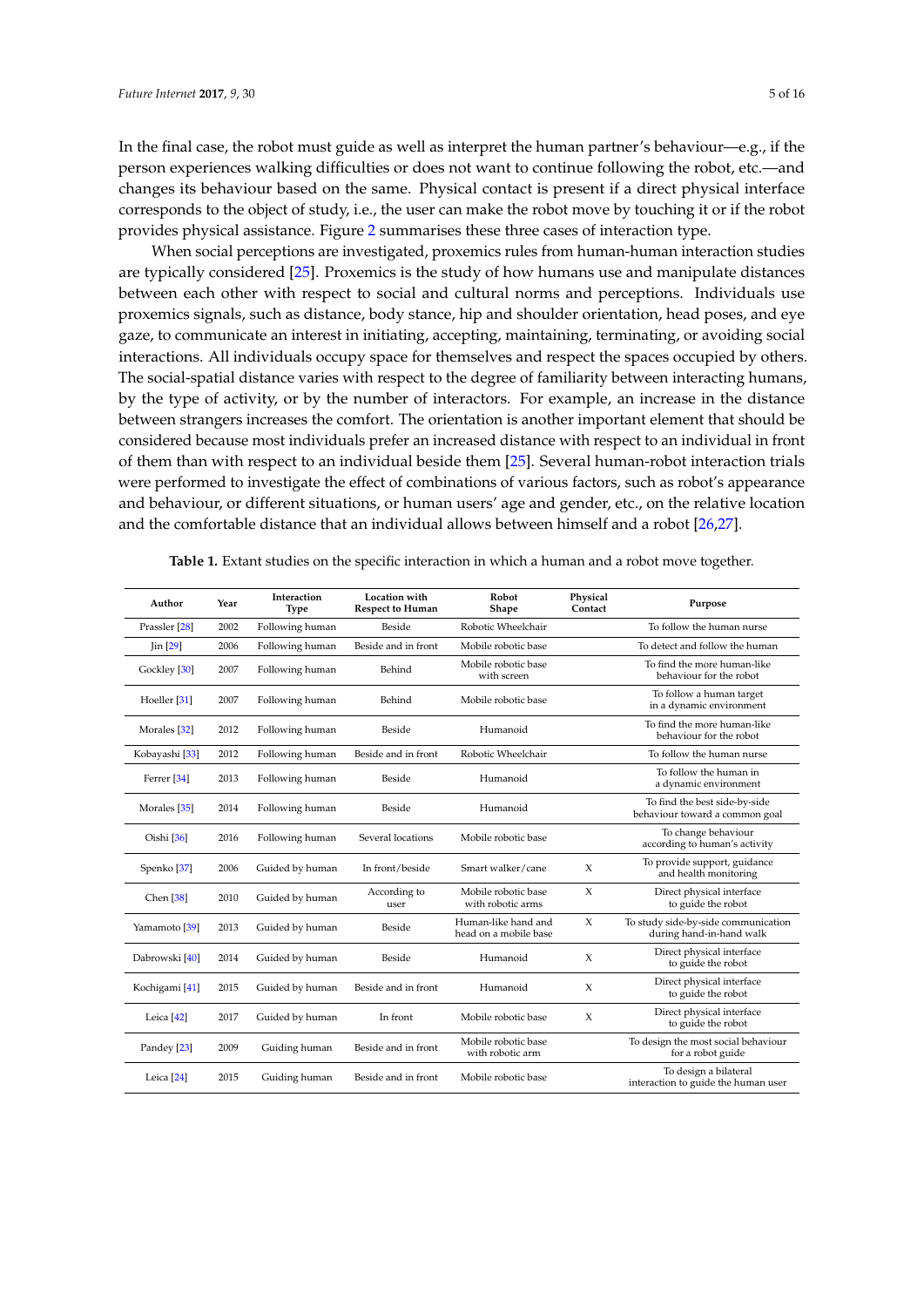<span id="page-5-1"></span>

**Figure 2.** (**a**) The robot tracks a human user and continues to follow the user (**b**) The human user controls and moves the robot through direct physical contact (**c**) The robot guides and influences the human trajectory towards a goal.

#### <span id="page-5-0"></span>*2.3. Gait and Balance in the Elderly*

Several walking aids were designed to physically assist elderly individuals and improve their balance, e.g., walkers and canes, because balance impairment due to age is quite common. An analysis of walking patterns is considered important since gait alterations may reflect a pathology, i.e., neurological or musculoskeletal disorders [\[43\]](#page-14-12). With respect to quiet standing, the position or the velocity of the centre of pressure in the anterior-posterior plane is typically calculated. While walking, it is possible to measure several gait parameters in both the anterior-posterior plane and mediolateral plane including step width (the perpendicular distance from a heel/toe to the line of progression of the other heel/toe), step length (the distance from the initial contact point in a foot to the initial contact point in the other foot), cadence (walking rate, i.e., the number of steps per minute), and walking speed (the product of step length multiplied by cadence). All the fore-mentioned parameters are related to body sway [\[44](#page-14-13)[,45\]](#page-14-14), and thus observing the same can reduce the risk of falls. Falls may cause physical injuries as well as restrict mobility and lead to social isolation, which may result in depression [\[46\]](#page-14-15).

Typically, these gait parameters are monitored in hospitals by health experts. Force plates and motion capture systems, such as VICON [\[47\]](#page-14-16), are commonly used with good reliability. However, few observations in a hospital could not insufficient for early detection of pathologies. Furthermore, the systems require large spaces and are expensive. In the case of using markers attached to a patient's body, the placement of inaccurate markers by palpation and markers detection losses are well-known disadvantages of these systems.

Given the fore-mentioned reasons, researchers are increasingly focusing on personal robots as a better solution because the personal robot could stay at home with an elderly individual and could be provided with an inexpensive system to measure gait parameters in a non-invasive manner. Cameras are not sufficiently robust to constantly detect the legs of a user given different clothing and different light conditions. Hence, a few extant experiments successfully detected the legs of human subjects by using a laser range sensor [\[48,](#page-14-17)[49\]](#page-14-18).

#### *2.4. Considerations about Past Work*

In order to summarise the state of art, it is affirmed that there is an increase in studies that focus on accompanying robots during walking although difficulties persist with respect to the same, e.g., to investigate the best social behaviour for the robot and the best navigation and humans detection algorithms. To the best of the authors' knowledge, extant studies have not proposed a walking companion robot specifically designed to satisfy the needs of elderly individuals, and thus it is necessary to investigate proxemics preferences in this specific category.

This study proposes a novel concept of a walking trainer with the double task of motivating a user to walk more and to assist the user during the interaction. Extant studies proved that robots act as a companion and a motivator to perform physical exercises for elderly individuals, and thus there is a good possibility of designing an effective product that will be accepted by elderly users. In the study,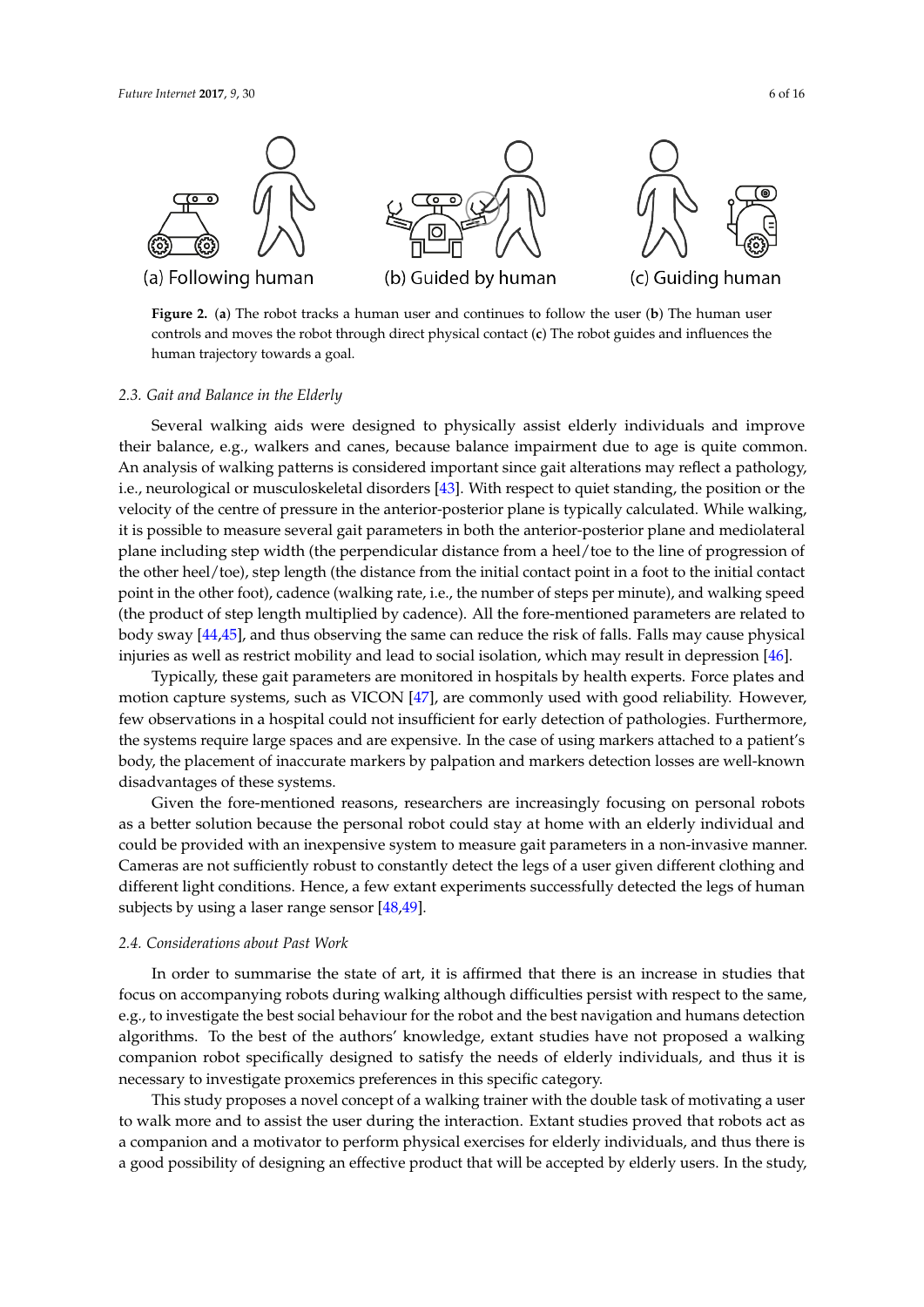it is proposed that a method to increase the chances of success involves including final users at the beginning of the design process.

With respect to the walking trainer robot, the most interesting challenges consist of increased research in the fields of social robots as well as assistive robots. Specifically, it is necessary to design the following:

- An effective motivational behaviour for the robot, i.e., a behaviour that can be liked and accepted by elderly individuals;
- A safe robot-human interaction model to guide human users, e.g., to a preferred location, in a specific situation in which the robot motivates an elderly individual to walk more;
- A system to observe basic gait parameters of the user to effectively monitor balance and detect anomalies and to observe the influence of the robot on the user's gait.

#### **3. Robotic Platform**

As specified in Section [1.3,](#page-2-1) with respect to the first feasibility study, a commercially available robot is selected because it was necessary to test the reactions of elderly individuals walking for the first time with a robot, to observe the strong points of the current robot and its limitations, to improve the future design, and to verify the effectiveness of the experimental procedures and evaluation methods.

The selected robot was named Pepper, and it was the last humanoid designed by Softbank-Aldebaran [\[50\]](#page-14-19). A humanoid shape is an important feature that is considered for a future walking trainer. It is expected that a humanoid shape performs better in case of interpersonal communication, i.e., verbal language and non-verbal behaviours such as proxemics and body language. Thus, a humanoid can better communicate its intentions to a human partner.

Pepper has 17 degrees of freedom. It can perform yaw and pitch rotations with its head. It can perform shoulder pitch and roll, elbow yaw and roll, and wrist yaw rotations with both arms, and it can close and open both hands. It can perform hip roll and pitch, and knee pitch rotations in the lower part of its body. The joints in the head and in the arms are sufficient to suggest the possibility of programming it to perform non-verbal gestures similar to the ones performed by humans (Section [1.3\)](#page-2-1).

With respect to locomotion, Pepper possesses a system of three wheels that is definitely more stable than that with two robotic legs. Its weight approximately corresponds to 28 kg and its height corresponds to 1.20 cm, and thus it is theoretically possible for an individual to walk together with the robot leaning on its shoulder in a comfortable manner (Figure [1\)](#page-2-0). Extant studies indicated the efficacy of light touch [\[51\]](#page-14-20) as well as of interpersonal touch [\[52\]](#page-15-0) in increasing balance in several experiments and mostly in standing conditions. To the best of the authors' knowledge, the influence of interpersonal touch during gait was only studied by Zivotofsky et al. [\[53\]](#page-15-1) simply to observe synchronisation of gait in the case of two individuals holding hands and walking together. There is a paucity of studies to guarantee the safety of elderly individuals and to effectively enhance balance.

With respect to the motivational task of our walking trainer, the design of Pepper design was potentially sufficient for the specified purpose. In addition to the humanoid shape, Pepper includes a speaker, and thus it provides positive feedback, such as encouragement and verbal praise, to increase a participant's motivation and enjoyment while walking (Section [2.1\)](#page-3-0). Table [2](#page-7-0) shows examples of the sentences spoken by Pepper during the experiment. Additionally, the robot has a tablet on the chest in which it shows the current score of the user, e.g., his velocity, the distance covered on a specific day, the number of steps needed to reach the goal fixed by the doctor for a specific day, and improvements gained since previous walks.

With respect to tracking the human user and monitoring the gait of the user, the cameras in the eyes are definitely not sufficient, and thus it was necessary to include external cameras for the sake of the experiment. A current limitation of mobile service robots corresponds to their inability to detect humans out of their sensing range. Section [1.2](#page-1-0) specified the advantages of using a smart environment that could provide the robot with information regarding the user's position. This should be considered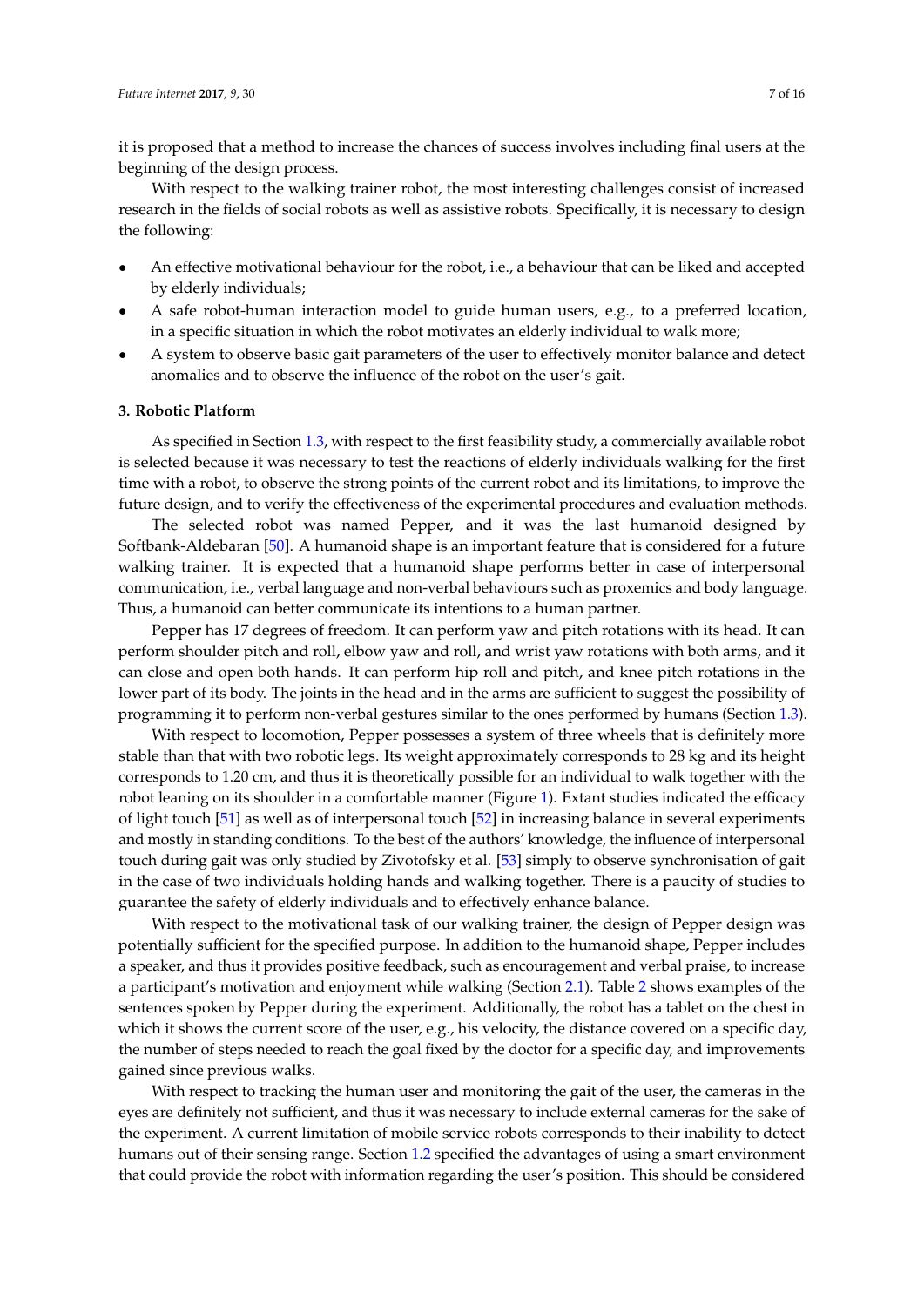for a future design as well to integrate the walking trainer with a system that successfully monitors a user's gait parameters.

In order to perform the experiment and control the robot in an easier manner, a graphical user interface (GUI) was designed by using the TkInter package in Python [\[54\]](#page-15-2). In the control window, each button corresponded to a different behaviour: each behaviour was a combination of motivational utterance (Table [2\)](#page-7-0) or and non-verbal gestures, e.g., head or arm rotation. The operator could move the robot by using a 3d Mouse (Space Navigator by 3dconnexion [\[55\]](#page-15-3)) and by looking at the images captured by the robot camera and showed in the control window.

<span id="page-7-0"></span>**Table 2.** Examples of the utterances of the robot to increase the users' motivation based on intrinsic motivational theories. During the experiment, the robot speaks in Japanese since all the participants are Japanese. The English translation is reported.

| During the walk    | Try to follow me<br>You are doing great<br>You are walking really well<br>Just few meters until the end |
|--------------------|---------------------------------------------------------------------------------------------------------|
| At the destination | Bravo! You completed the path<br>Let's walk together again                                              |

# **4. Experiments and Results**

## *4.1. Experimental Conditions*

The experiment was conducted in two different locations, namely in a university and in a care facility in the Ibaraki prefecture where elderly individuals are allowed to stay for a maximum period of three months after hospitalisation and before becoming independent again and being able to return home. In both cases, the same experimental environment was recreated that is described in this section, and thus the experiment did not distinguish the results obtained in the two locations and a single analysis was performed.

There were a total of 8 participants (three women among them) aged between 73 to 92 years old. They were cognitively healthy, and they consistently understood and fulfilled the task expected of them. During the preparation phase, the robot and the experimental environment were introduced to the participants. The participants were clearly told that they could walk once without the robot and once with the robot (Figure [3\)](#page-8-0).

In the second case, they could choose the preferred position either side-by-side by keeping the robot at their right (1) or their left (5), or behind Pepper by keeping the robot at their front-right (2), at their front (3) or at their front-left (4). Figure [4](#page-8-1) shows the relative position of the user with respect to the robot. In all five cases, Pepper looked at an individual's eyes. The case of the robot following the user from behind was discarded because it was considered that elderly individuals must always look in front of them while walking due to safety reason. All the subjects signed the informed consent form and agreed to the video recording prior to participating in the experiment.

A Wizard of Oz approach was preferred due to the hardware limitations of the current robot i.e., its inability to keep tracking the human user's position and measuring the gait data in real time. In the study, the robot moves and speaks based on the actions of elderly individuals. The robot was operated in a smooth manner due to the GUI and the 3d mouse.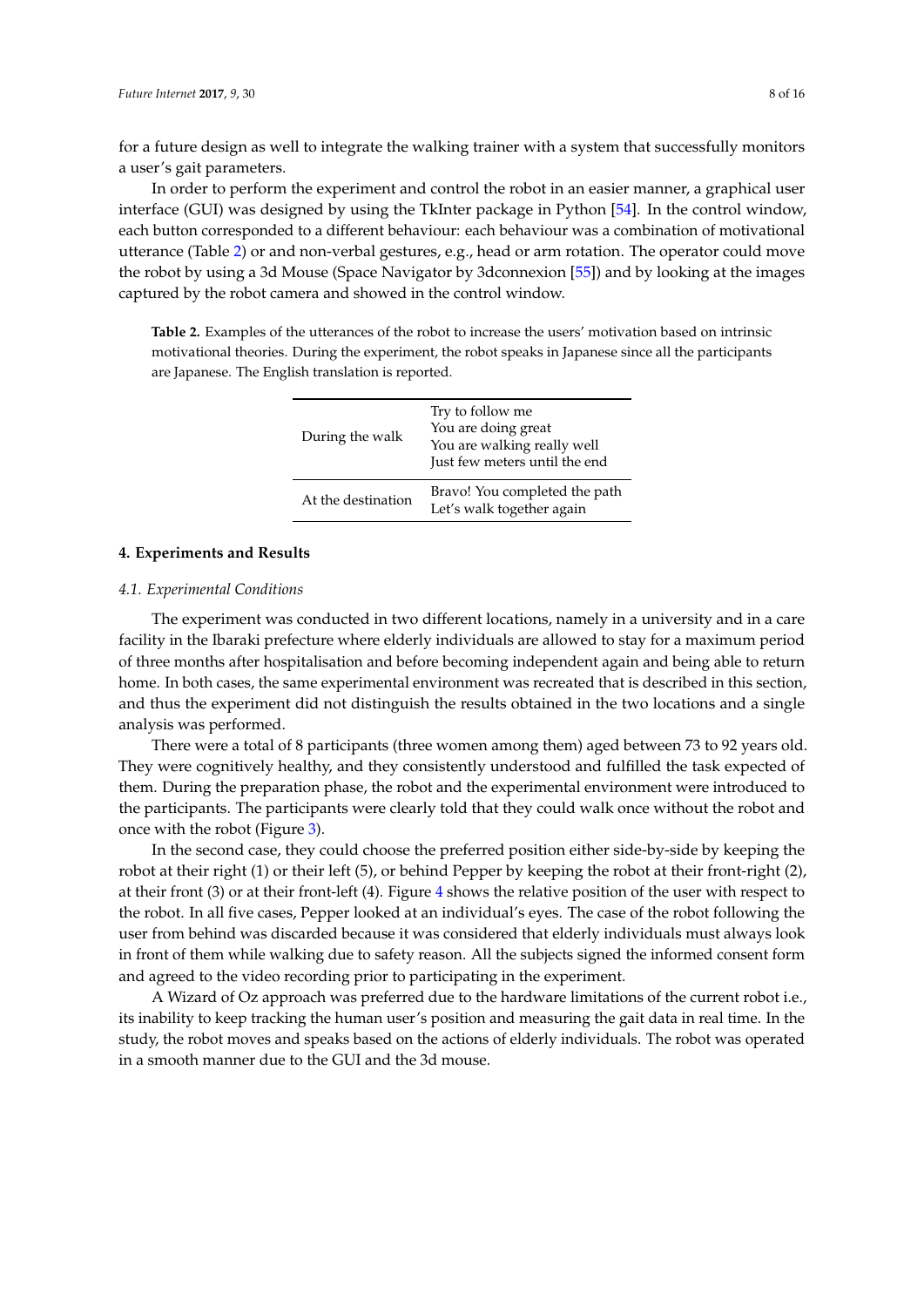<span id="page-8-0"></span>

**Figure 3.** A male participant follows Pepper.

<span id="page-8-1"></span>

**Figure 4.** All the older subjects are asked as to where they prefer walking with the robot: beside the robot in  $(1)$  and  $(5)$  or behind the robot in  $(2)$ ,  $(3)$ ,  $(4)$ .

## *4.2. Performance Evaluation Methods for Our Walking Trainer Robot*

The actors were asked to walk straight on a PVC roll (1 mm  $\times$  1370 mm  $\times$  10 m) that was marked in advance with strips of tape at intervals of 50 cm along the length. The PVC roll was selected to easily calibrate videos of the camera that were subsequently analysed by using Dartfish software [\[56\]](#page-15-4). The software requires the camera to be perpendicular to the plane of movement and to directly face the object of interest, and thus an assistant carried the camera on a cart beside the walking path during the experiment to obtain step lengths of the participants. Consequently, the cadence and walking speed were also calculated.

With respect to the evaluation of the robot performance from a more social viewpoint, e.g., to measure the comfortableness of the users and to investigate their motivations, the Intrinsic Motivation Inventory Questionnaire (IMI) [\[57\]](#page-15-5) that is commonly used to assess participants' level of motivation during a given activity in an experimental environment was adopted [\[58\]](#page-15-6). The quantitative questionnaire was administered to the participants after the end of the experiment.

The general version of the IMI questionnaire includes 7 subscales each of which corresponds to a positive or a negative predictor of intrinsic motivation according to psychologists. There are 6 positive subscales as follows: interest/enjoyment, effort/importance, perceived competence, perceived choice, value/usefulnesss, and relatedness/trust. Only 1 subscale is a negative predictor of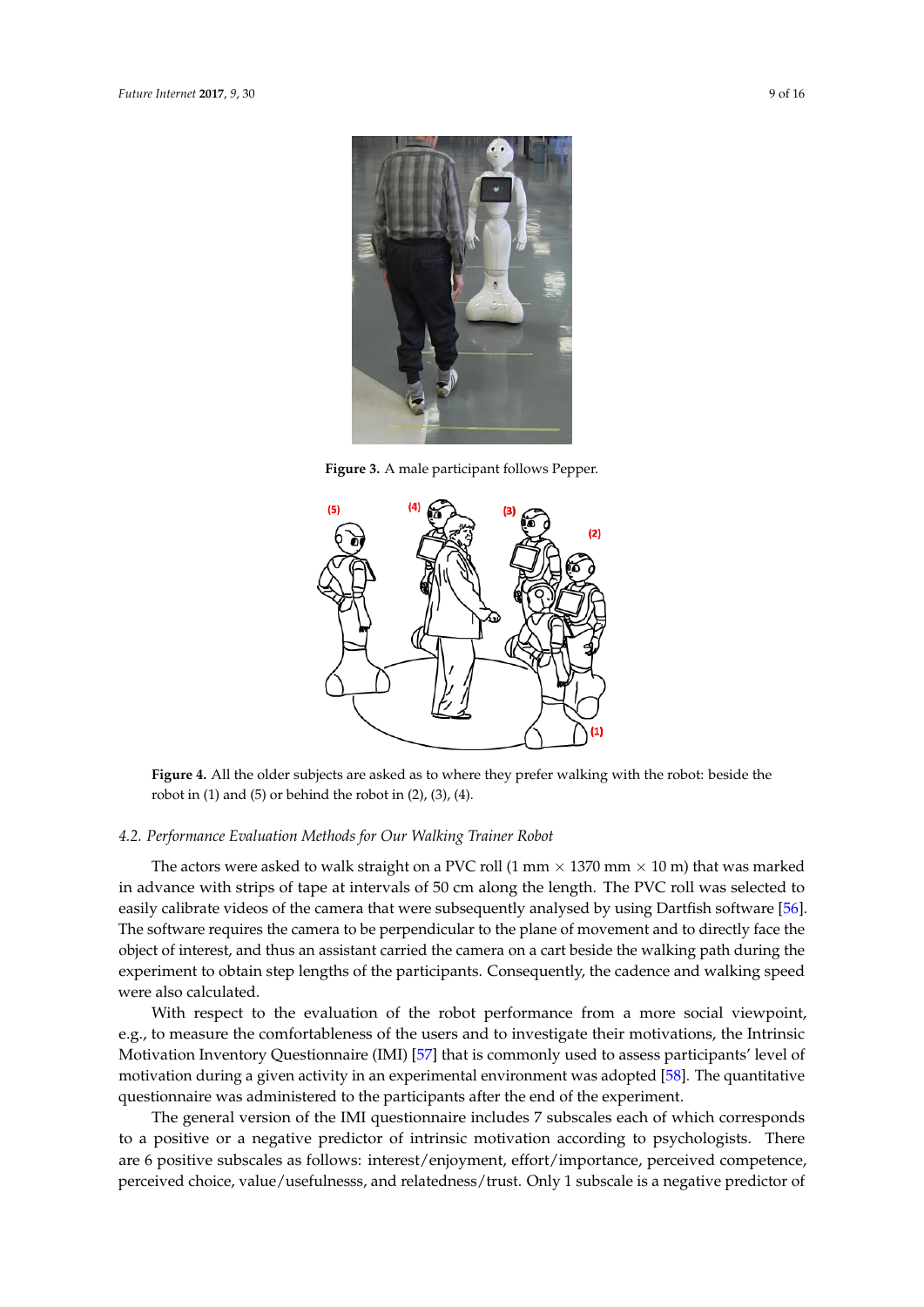intrinsic motivation, and it is related to pressure/tension. Past experiments proved the possibility of using only a few subscales without influencing the results of the others. In each subscale, there are several statements termed as items that should be rated by the participants based on a Likert scale from 1 (not at all true) to 7 (very true). Each subscale score is then calculated by averaging across all the items of the specific subscale. The full version has 45 items, and a few items in the same subscale are very similar although the use of a shorter version is considered reliable [\[58\]](#page-15-6).

Following the instructions given by the IMI creators, a questionnaire with the following 4 subscales was obtained: enjoyment/interest (E/I), relatedness/trust (R/T), value/usefulness (V/U), and pressure/tension (P/T). For each subscale, 3 items that were randomly ordered in the questionnaire were selected. Additionally, they were modified to fit the specific activity (Table [3\)](#page-9-0). The final version corresponded to a personalised questionnaire for the experiment without affecting the validity of the original. Nevertheless, Cronbach's alpha test was used to confirm the internal reliability of each subscale. With respect to the  $E/I$ , the  $R/T$ , the  $V/U$ , and the  $P/T$  subscales, Cronbach's alpha coefficients corresponded to 0.86, 0.84, 0.87, and 0.84, respectively, and thus the modified questionnaire were considered reliable. Therefore, all the statements were well written and the participants fully comprehended the meaning of each item.

<span id="page-9-0"></span>**Table 3.** This table shows the English version of the modified IMI questionnaire. The participants receive the Japanese version in which the items are presented in a random order and rated from 1 to 7. In the case of the items with (R), the final score is calculated by subtracting the item response from 8.

| Subscale           | Predictor of<br><b>Intrinsic Motivation</b> | <b>Item</b>                                                                                                                                                                              |  |  |
|--------------------|---------------------------------------------|------------------------------------------------------------------------------------------------------------------------------------------------------------------------------------------|--|--|
| Enjoyment/Interest | $+$                                         | I enjoyed walking with the robot very much<br>This walk did not hold my attention at all (R)<br>I thought this activity was quite enjoyable                                              |  |  |
| Relatedness/Trust  | $^{+}$                                      | I'd like a chance to interact with this robot more often<br>I'd really prefer not to interact with this robot in the future (R)<br>I don't feel like I could really trust this robot (R) |  |  |
| Value/Usefulness   | $^{+}$                                      | I think using this robot could help me to walk more<br>I believe using this robot could be beneficial to me<br>I think this is an important activity                                     |  |  |
| Pressure/Tension   |                                             | I did not feel nervous at all while walking with the robot (R)<br>I was very relaxed while walking (R)<br>I felt pressure while walking                                                  |  |  |

# *4.3. Results*

<span id="page-9-1"></span>As shown in Figure [5,](#page-9-1) all individuals did not chose to walk with Pepper side-by-side and always preferred having the robot in front of them.



**Figure 5.** The figure shows the number of participants selected each specific location. The preferred location numbers correspond to the ones in Figure [4.](#page-8-1)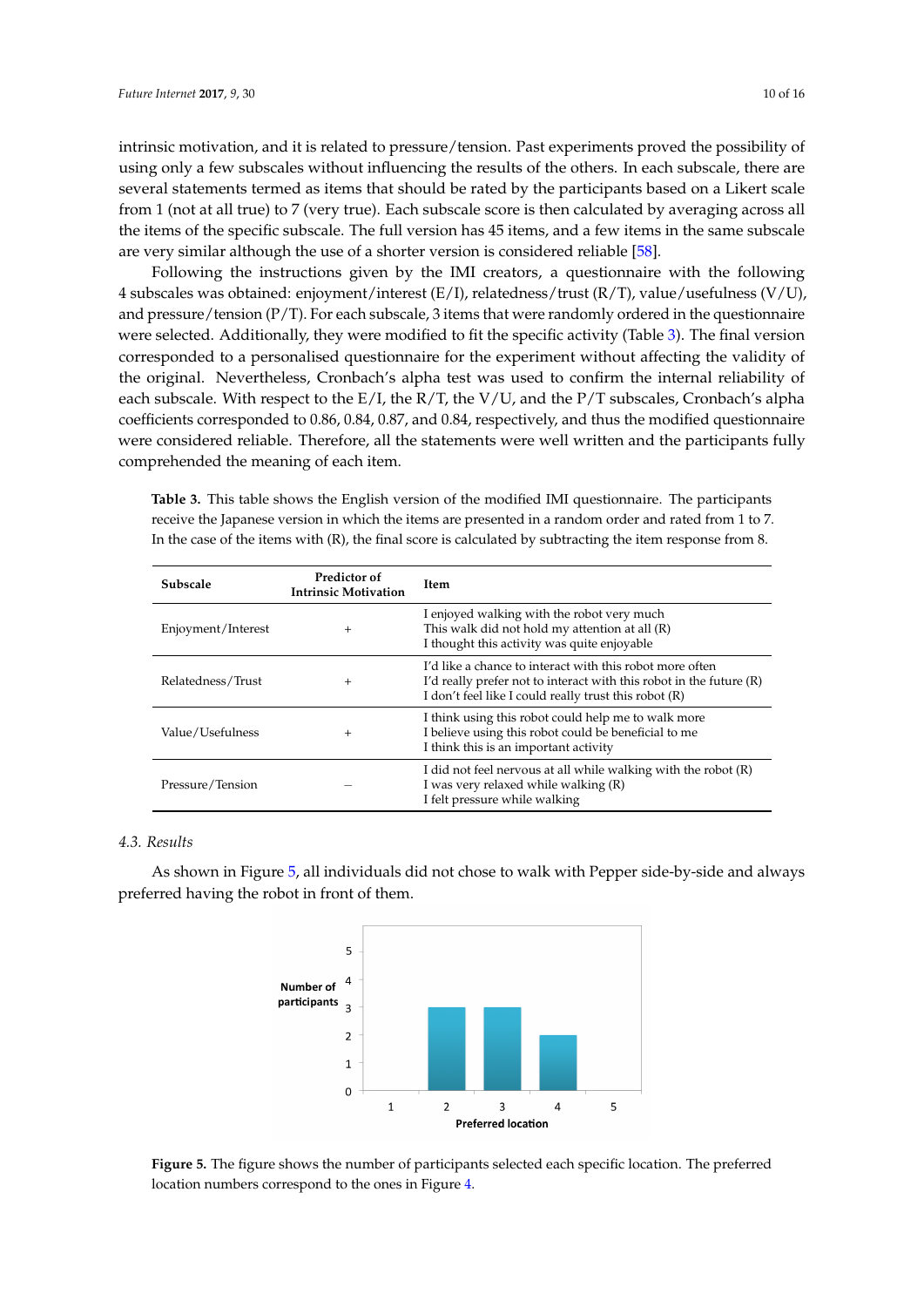Figure [6](#page-10-0) shows the mean values and the standard deviations of the three positive subscales and of the negative subscale for all the subjects. The R/T subscale corresponds to the subscale that receives the higher score although all subscales received acceptable values. The P/T score is also acceptable.

With respect to the assistive task, Table [4](#page-10-1) lists the walking speeds and the number of steps of each participant with respect to walking without and with Pepper.

<span id="page-10-0"></span>

**Figure 6.** (**a**) Mean values and standard deviations of the three positive subscales in the IMI questionnaire as follows: enjoyment/interest, relatedness/trust, and value/usefulness (**b**) Mean value and standard deviation of the pressure/tension subscale and negative predictor of intrinsic motivation.

<span id="page-10-1"></span>**Table 4.** This table shows the mean step length and walking speed of each participant without and with Pepper. The maximum velocity of the robot is set to a fixed value that is lower than the speed of a user (0.25 m/sec). All the participants follow the robot by slowing down their speeds.

| Participant | Step Length m<br>w/o Pepper | Step Length m<br>w Pepper | Walking Speed m/s<br>w/o Pepper | <b>Walking Speed m/s</b><br>w Pepper |
|-------------|-----------------------------|---------------------------|---------------------------------|--------------------------------------|
|             | 0.46                        | 0.35                      | 0.63                            | 0.29                                 |
|             | 0.43                        | 0.20                      | 0.50                            | 0.17                                 |
| 3           | 0.36                        | 0.23                      | 0.45                            | 0.25                                 |
| 4           | 0.39                        | 0.23                      | 0.56                            | 0.26                                 |
| 5           | 0.41                        | 0.26                      | 0.58                            | 0.26                                 |
| 6           | 0.47                        | 0.35                      | 0.65                            | 0.28                                 |
| 7           | 0.46                        | 0.34                      | 0.65                            | 0.28                                 |
| 8           | 0.44                        | 0.21                      | 0.53                            | 0.22                                 |

## **5. Discussion**

With respect to all the elderly participants, they interacted with a humanoid robot for the first time, and thus additional care was exercised to make them feel safe and comfortable before, during, and after the experiment. It was especially to not exhaust the elderly individuals in the care facility since something new in their routines can exhaust them, and thus they were asked to walk on the experimental path just once without the robot to indicate the possibility of monitoring their walking speed in normal conditions and then to walk once with the robot in a preferred position and for a preferred distance.

With respect to the selection of preferred location as shown in Figure [5,](#page-9-1) all individuals did not select the side-by-side walk. This was considerably unexpected because it was assumed that a side-by-side walk was more natural since this is normally adopted by two individuals when they walk together. The participants appeared to view Pepper more as a guide to follow as opposed to an accompanying companion or a caregiver to walk with. Nevertheless, this corresponded to the first trial with the robot, and trust typically corresponds to something that must be earned. Pepper received a good score on the R/T subscale although it is a score that was given after the experiment and not before. The preference for the position influences future design including the position of the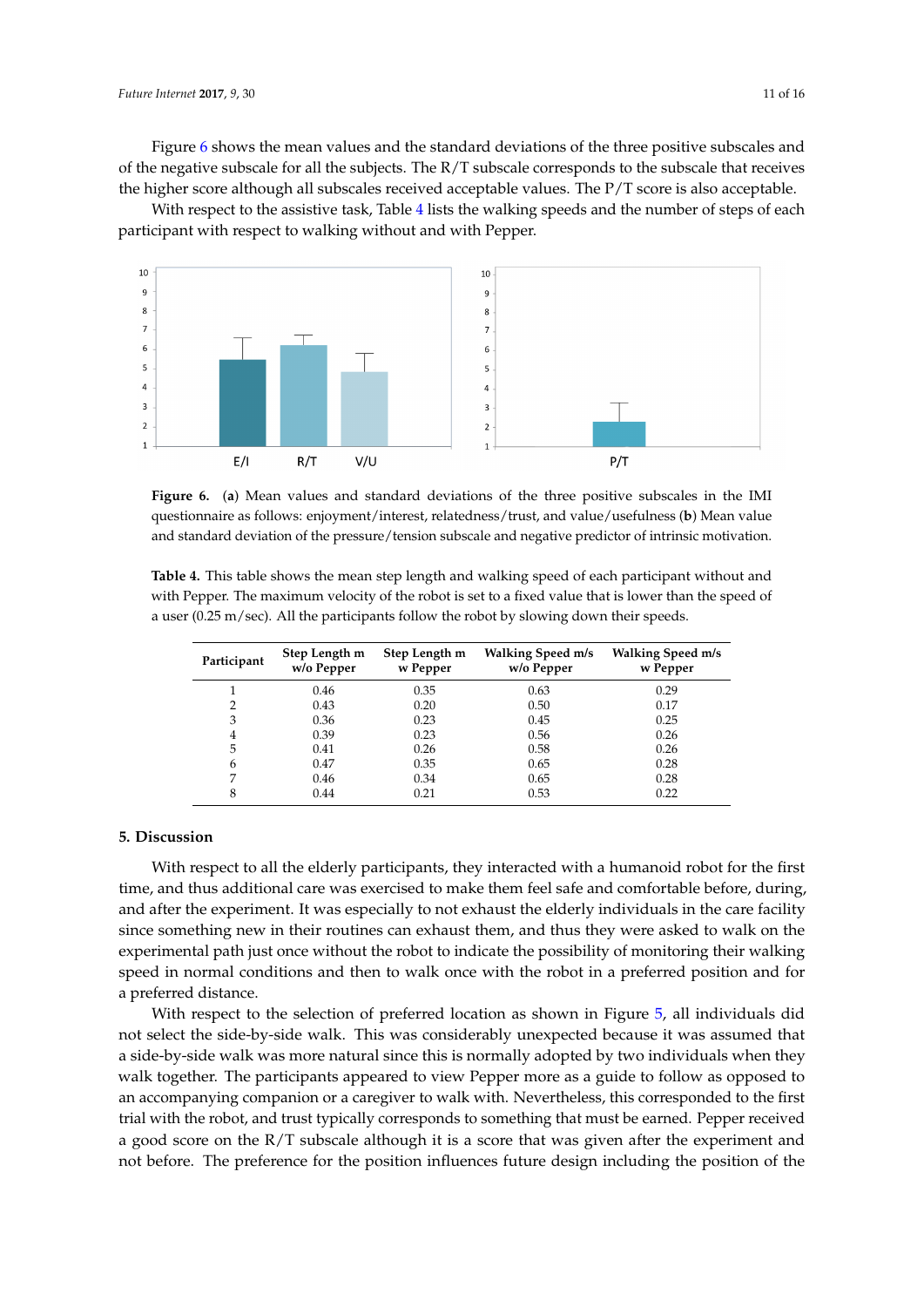laser range sensor at the bottom of the robot, gait monitoring, the position of a possible handlebar, and interaction behaviour.

Another misconception involved considering the first reaction of elderly individuals to the robot in which they were expected to be significantly mistrustful, fearful, and not confident of the robot's abilities. Although this was true since nobody selected the side-by-side walk, it was not completely true. For example, it was observed that some individuals did not exhibit a sense of danger and walked very close to Pepper touching it without fear while the experiment was performed., Thus, a safer robot should be considered to design a softer robot. The cute design certainly influenced the positive reaction although it was also a disadvantage since Pepper includes details that are so well designed that sometimes the participants expected a lot from the robot even with respect to tasks not implemented in this experiment such as shaking the robot's hand or holding a proper conversation.

With respect to the motivational task, good results were obtained in the IMI questionnaire in all the subscales (Figure [6\)](#page-10-0). The IMI questionnaire results indicated that intrinsic motivation theory was efficient for this purpose as suggested by extant studies. Simultaneously, the Cronbach's alpha test proved the reliability of the modified questionnaire. A higher score is obtained if the interaction is personalised according to the user's preferences and characteristics. For example, there is a positive impact on the interaction if the robot recognises the human user, if it remembers the relative distance or the walking speed he prefers, or if it remembers what are his interests and what he likes talking about during the walk etc.

With respect to the gait performance as shown in Table [4,](#page-10-1) it was decided to move the robot at a slower speed when compared to the subject's normal speed to study whether or not the subject could follow and adapt his own speed to the robot's speed. All the subjects could execute the same, and this implied that a walking trainer robot successfully maintained or corrected the gait of an elderly individual if an appropriate motivational behaviour is selected. As a reminder, the target users include older individuals without a physical or mental pathology although they may be balance-impaired due to their age.

As a walking trainer, the robot guides the subjects, and thus it influences the subject's behaviour. Simultaneously, the robot's behaviour is influenced by the subject, e.g., if the subject stops or slows down, then the robot catches him, attempts to get his attention again, and motivates him to maintain the walking pace. In the feasibility study, the robot was controlled by a human operator, and this bilateral interaction in the future will be performed by a control algorithm that elaborates the response from sensors, e.g., the response regarding a user's position and gait data.

In this study, the feasibility of the propose concept and the reliability of our evaluation method and experimental protocol were proven, Additionally, useful comments were elicited to improve the design of a future robot. The development of first prototype will definitely require additional long-term trials with additional subjects to validate its effectiveness as a walking trainer. Currently, it is possible to investigate other conditions in addition to the relative position, e.g., different robot speeds, different distances, etc., and to thereby enhance the quality of the experiments.

## **6. Conclusions**

The focus of this study involved determining key factors that influence a walking trainer robot for elderly individuals and to validate its feasibility. This concept evolved from observations of current society problems and the needs of elderly individuals. Section [1](#page-0-1) shows the social and economic impact of the ageing population on society in developed countries and how it will worsen based on all projections. An active study aim involves improving the mobility of elderly individuals because the importance of walking for mental and physical health is scientifically established. Section [2](#page-3-1) discusses evidence for the feasibility of the proposed concept with respect to state of art studies. It is observed in similar extant studies, and the novelty of the study in socially contributing to gait training is validated. A walking trainer for the elderly is validated as a useful tool that should at the very least include effective motivational behaviour, a safe and comfortable interaction with the user, and provide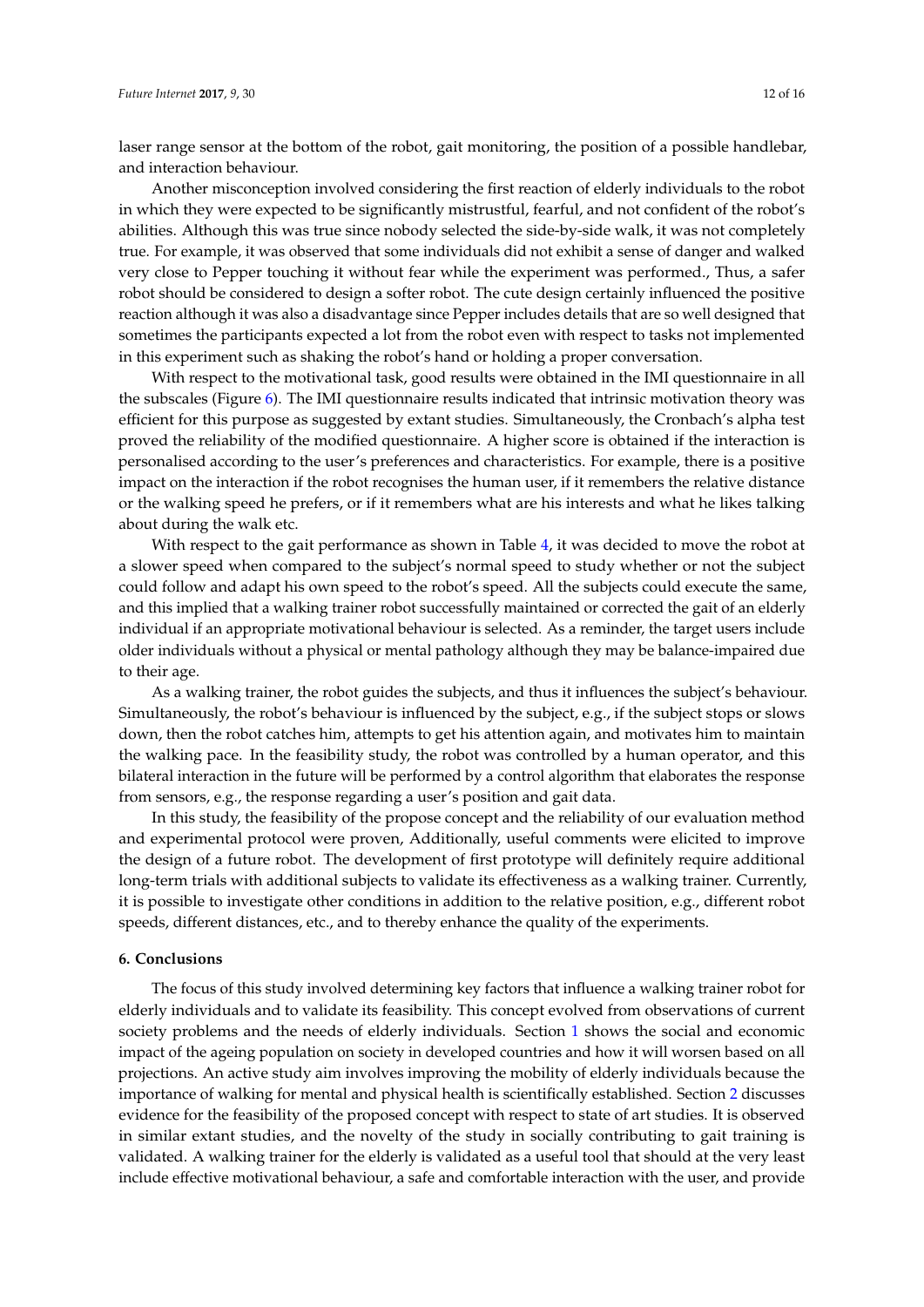continuous gait analysis. A robot should be accepted by its target users to ensure success, and thus the study opted for a user-centred design and a first feasibility study was performed by using an available humanoid robot.

It was observed that the elderly individuals were not afraid of Pepper once they commenced the experiment even if it was the first time that they interacted with a humanoid, and they could successfully follow the speed of the robot. Good feedback was obtained from our older participants, and thus a future study will involve developing an independent robot prototype. With respect to the tools for the evaluation, the IMI questionnaire was proven as appropriate to determine intrinsic motivation in users. Cameras are sufficiently robust to monitor gait parameters, and thus it is planned to use a laser range sensor in a future design.

The introduction of a robot in a nursing home is a good idea, e.g., since it could help the overworked staff or bring a sense of refreshment in the facility. Nevertheless, it could be more useful to design a personal robot that can stay at home because elderly individuals typically prefer to remain independent in their homes although it is sometimes not possible due to poor health conditions. The current new trend of smart homes can help them in fulfil their wishes and keep them healthy in their own houses, and this would even result in a reduction of costs with respect to the national health services provided by individual countries. Future internet technologies open new opportunities to provide advanced robotic services since service robots would become cheaper and smarter due to the cooperation of all sensors and devices in a house. In this type of scenario, a walking trainer could obtain more data with respect to a user including location, activities, and health measurements, etc. and send the same to doctors or families and share information obtained from a cloud with elderly individuals. For example, a robot could examine if a user's friends are walking outside in a specific moment and could suggest going out and reaching out to them for a nice talk and walk together.

In this article, a novel approach was presented with respect to designing a human-robot interaction including starting to clearly define the research problem, to include final users since the beginning, and how to understand and evaluate the interaction.

**Acknowledgments:** We gratefully acknowledge Yoshi Iwamoto, M.D., Ph.D, the director of the nursing home, who helped finding the participants and providing the experimental space.

**Author Contributions:** Chiara Piezzo and Kenji Suzuki conceived and designed the experiments; Chiara Piezzo performed the experiments, and analysed the data. Chiara Piezzo wrote the paper; Kenji Suzuki supervised the whole work and provide feedback in the writing of the paper.

**Conflicts of Interest:** The authors declare no conflict of interest.

## **References**

- <span id="page-12-0"></span>1. Bremner, J.; Frost, A.; Haub, C.; Mather, M.; Ringheim, K.; Zuehlke, E. World population highlights: Key findings from PRB's 2010 world population data sheet. *Popul. Bull.* **2010**, *65*, 2–3
- <span id="page-12-1"></span>2. World Population Ageing Report 2015—The United Nations. Available online: [http://www.un.org/en/]( http://www.un.org/en/development/desa/population/publications/pdf/ageing/WPA2015_Report.pdf) [development/desa/population/publications/pdf/ageing/WPA2015\\_Report.pdf]( http://www.un.org/en/development/desa/population/publications/pdf/ageing/WPA2015_Report.pdf) (accessed on 1 April 2017).
- <span id="page-12-2"></span>3. Ahlskog, J.E.; Geda, Y.E.; Graff-Radford, N.R.; Petersen, R.C. Physical Exercise as a Preventive or Disease-Modifying Treatment of Dementia and Brain Aging. *Mayo Clin. Proc.* **2011**, *86*, 876–884, doi:10.4065/mcp.2011.0252.
- <span id="page-12-3"></span>4. Atherton, N.; Bridle, C.; Brown, D.; Collins, H.; Dosanjh, S.; Griffiths, F.; Lamb, S.E. Dementia and Physical Activity (DAPA)—An exercise intervention to improve cognition in people with mild to moderate dementia: Study protocol for a randomized controlled trial. *Trials* **2016**, *17*, 165, doi:10.1186/s13063-016-1288-2.
- <span id="page-12-4"></span>5. Di Loreto, C.; Fanelli, C.; Lucidi, P.; Murdolo, G.; de Cicco, A.; Parlanti, N.; Ranchelli, A.; Fatone, C.; Taglioni, C.; Santeusanio, F.; et al. Make your diabetic patients walk: Long-term impact of different amounts of physical activity on type 2 diabetes. *Diabetes Care* **2005**, *28*, 1295–1302, doi:10.2337/diacare.28.6.1295.
- <span id="page-12-5"></span>6. McColl, D.; Hong, A.; Hatakeyama, N.; Nejat, G.; Benhabib, B. A Survey of Autonomous Human Affect Detection Methods for Social Robots Engaged in Natural HRI. *J. Intell. Robot. Syst.* **2016**, *82*, 101–133, doi:10.1007/s10846-015-0259-2.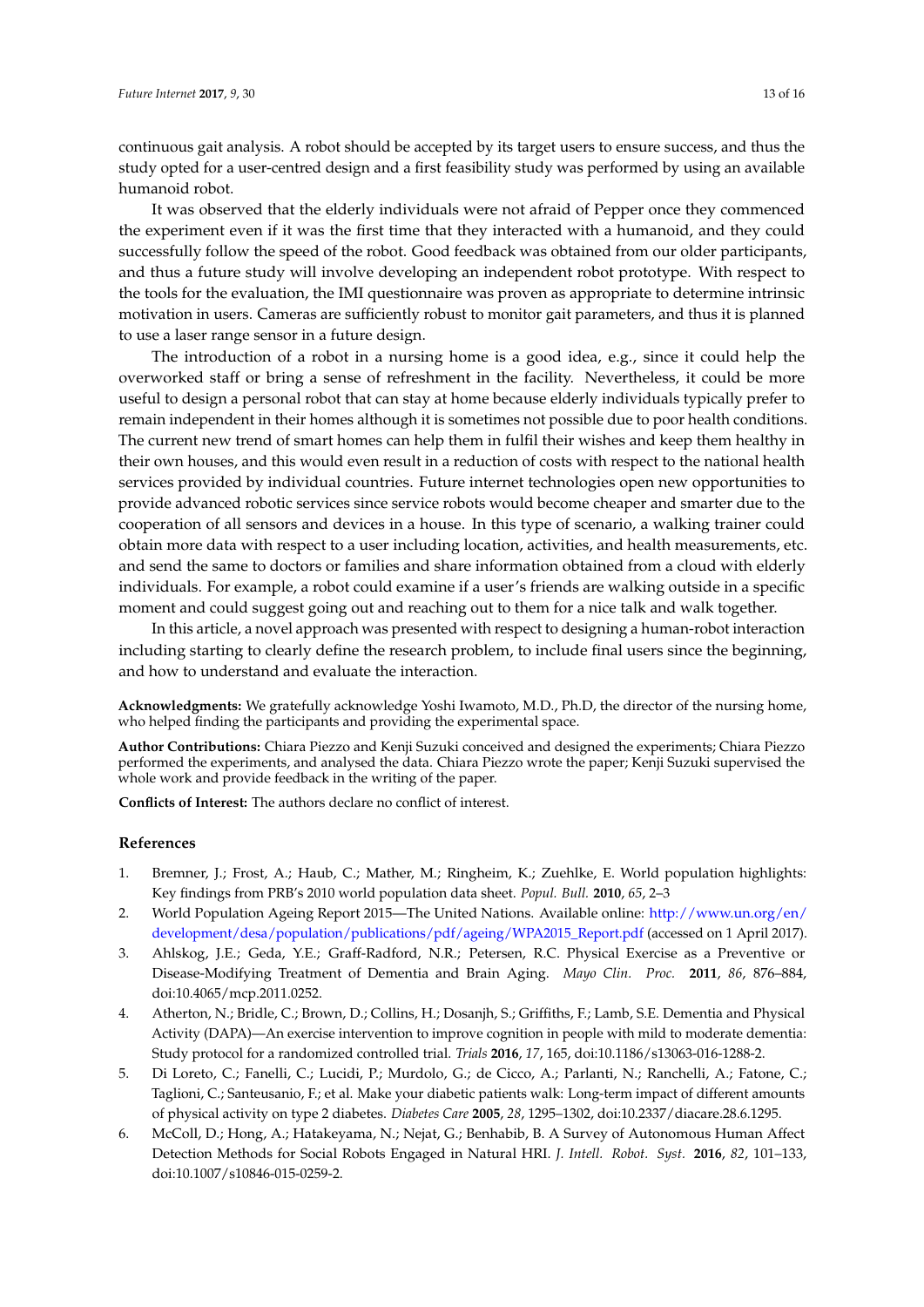- <span id="page-13-0"></span>7. PARO Therapeutic Robot. Available online: [http://www.parorobots.com/]( http://www.parorobots.com/) (accessed on 1 April 2017).
- <span id="page-13-1"></span>8. Ambient Assisted Living Joint Programme. Available online: [http://www.aal-europe.eu/about/objectives/]( http://www.aal-europe.eu/about/objectives/) (accessed on 1 April 2017).
- <span id="page-13-2"></span>9. Bonaccorsi, M.; Fiorini, L.; Cavallo, F.; Saffiotti, A.; Dario, P. A Cloud Robotics Solution to Improve Social Assistive Robots for Active and Healthy Aging. *Int. J. Soc. Robot.* **2016**, *8*, 393–408, doi:10.1007/s12369-016-0351-1.
- <span id="page-13-3"></span>10. Robosoft Kompai. Available online: [http://www.robosoft.com/]( http://www.robosoft.com/) (accessed on 1 April 2017).
- <span id="page-13-4"></span>11. Accompany—Acceptable robotiCs COMPanions for AgeiNg Years. Available online: [http://]( http://rehabilitationrobotics.net/cms2/) [rehabilitationrobotics.net/cms2/]( http://rehabilitationrobotics.net/cms2/) (accessed on 1 April 2017).
- <span id="page-13-5"></span>12. Companionable Project. Available online: <http://www.companionable.net/> (accessed on 1 April 2017).
- <span id="page-13-6"></span>13. Giraff Technologies AB. Available online: [http://www.giraff.org/]( http://www.giraff.org/) (accessed on 1 April 2017).
- <span id="page-13-7"></span>14. Heerink, M.; Krose, B.; Evers, V.; Wielinga, B. Assessing Acceptance of Assistive Social Agent Technology by Older Adults: The Almere Model. *Int. J. Soc. Robot.* **2010**, *2*, 361–375, doi:10.1007/s12369-010-0068-5.
- <span id="page-13-8"></span>15. Torta, E.; Werner, F.; Johnson, D.O.; Juola, J.F.; Cuijpers, R.H.; Bazzani, M.; Oberzaucher, J.; Lemberger, J.; Lewy, H.; Bregman, J. Evaluation of Small Socially-Assistive Humanoid Robot in Intelligent Homes for the Care of the Elderly. *J. Intell. Robot. Syst.* **2014**, *76*, 57–71, doi:10.1007/s10846-013-0019-0.
- <span id="page-13-9"></span>16. Bainbridge, W.A.; Hart, J.W.; Kim, E.S.; Scassellati, B. The Benefits of Interactions with Physically Present Robots over Video-Displayed Agents. *Int. J. Soc. Robot.* **2011**, *3*, 41–52, doi:10.1007/s12369-010-0082-7.
- <span id="page-13-10"></span>17. Doering, N.; Poeschl, S.; Gross, H.M.; Bley, A.; Martin, C.; Boehme, H.J. User-centered Design and Evaluation of a Mobile Shopping Robot. *Int. J. Soc. Robot.* **2015**, *7*, 203–225, doi:10.1007/s12369-014-0257-8.
- <span id="page-13-11"></span>18. Ryan, R.M.; Deci, E.L. Intrinsic and Extrinsic Motivations: Classic Definitions and New Directions. *Contemp. Educ. Psychol.* **2000**, *25*, 54–67, doi:10.1006/ceps.1999.1020.
- <span id="page-13-12"></span>19. Phillips, E.M.; Schneider, J.C.; Mercer, G.R. Motivating Elders to Initiate and Maintain Exercise. *Arch. Phys. Med. Rehabil.* **2004**, *85*, 52–57, doi:10.1016/j.apmr.2004.03.012.
- <span id="page-13-13"></span>20. Fogg, B.J. *Persuasive technology: Using Computers to Change What We Think and Do*, 1st ed.; Morgan Kaufmann: Boston, MA, USA, 2003, ISBN 978-1558606432.
- <span id="page-13-14"></span>21. Schneider, S.; Sussenbach, L.; Berger, I.; Kummert, F. Long-term Feedback Mechanisms for Robotic Assisted Indoor Cycling Training. In Proceedings of the 3rd International Conference on Human-Agent Interaction, Daegu, Kyungpook, Korea, 21–24 October 2015; pp. 157–164.
- <span id="page-13-15"></span>22. Fasola, J.; Mataric, M.J. Robot Exercise Instructor: A Socially Assistive Robot System to Monitor and Encourage Physical Exercise for the Elderly. In Proceedings of the International Symposium on Robot and Human Interactive Communication, Viareggio, Italy, 13–15 September 2010; pp. 416–421.
- <span id="page-13-16"></span>23. Pandey, A.K.; Alami, R. Towards a Sociable Robot Guide which Respects and Supports the Human Activity. In Proceeding of the International Conference on Automation Science and Engineering, Bangalore, India, 22–25 August 2009; pp. 262–267.
- <span id="page-13-17"></span>24. Leica, P.; Toibero, J.M.; Roberti, F.; Carelli, R. Switched Control to Robot-Human Bilateral Interaction for Guiding People. *J. Intell. Robot. Syst.* **2015**, *77*, 73–93, doi:10.1007/s10846-014-0098-6.
- <span id="page-13-18"></span>25. Hall, E.T. *The Hidden Dimension*, 27th ed.; Anchor: New York, NY, USA, 1990, ISBN 0-385-08476-5.
- <span id="page-13-19"></span>26. Kosinski, T.; Obaid, M.; Wozniak, P.W.; Fjeld, M.; Kucharski, J. A Fuzzy Data-based Model for Human-Robot Proxemics. In Proceedings of the International Symposium on Robot and Human Interactive Communication, New York, NY, USA, 26–31 August 2016; pp. 335–340.
- <span id="page-13-20"></span>27. Obaid, M.; Sandoval, E.B.; Zlotowski, J.; Moltchanova, E.; Basedow, E.M.; Bartneck, C. Stop! That is Close Enough. How Body Postures Influence Human-Robot Proximity. In Proceedings of the International Symposium on Robot and Human Interactive Communication, New York, NY, USA, 26–31 August 2016; pp. 354–361.
- <span id="page-13-21"></span>28. Prassler, E.; Bank, D.; Kluge, B. Key Technologies in Robot Assistants: Motion Coordination between a Human and a Mobile Robot. *Trans. Control Autom. Syst. Eng.* **2002**, *4*, 56–61.
- <span id="page-13-22"></span>29. Jin, T.S.; Lee, J.M.; Hashimoto, H. Position Control of Mobile Robot for Human-Following in Intelligent Space with Distributed Sensors. *Int. J. Control Autom. Syst.* **2006**, *4*, 204–216.
- <span id="page-13-23"></span>30. Gockley, R.; Forlizzi, J.; Simmons, R. Natural Person-Following Behaviour for Social Robots. In Proceedings of the ACM/IEEE International Conference on Human-Robot Interaction, Arlington, VA, USA, 9–11 March 2007; pp. 17–24.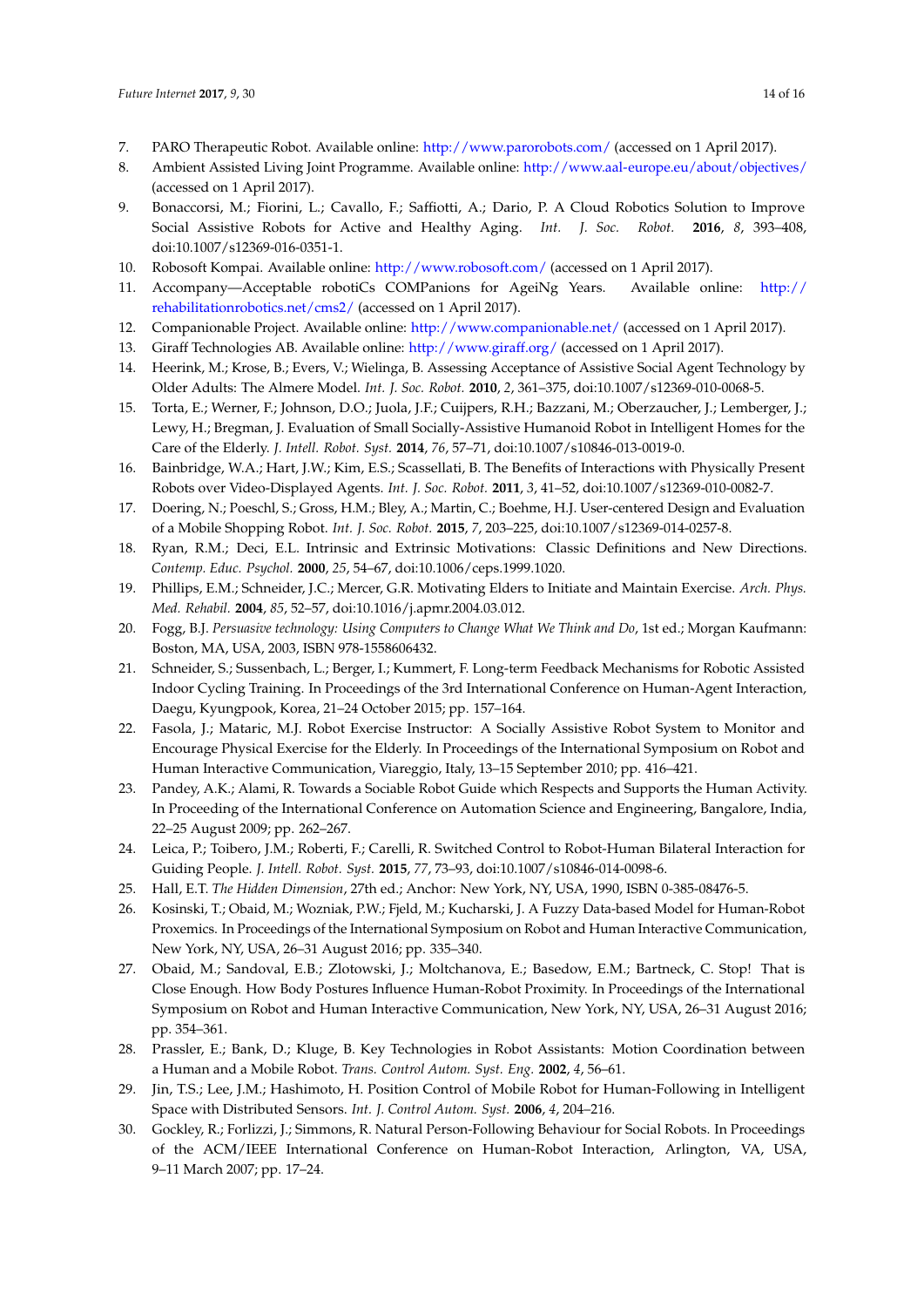- <span id="page-14-0"></span>31. Hoeller, F.; Schulz, D.; Moors, M.; Schneider, F.E. Accompanying Persons with a Mobile Robot using Motion Prediction and Probabilistic Roadmaps. In Proceedings of the International Conference on Intelligent Robots and Systems, San Diego, CA, USA, 29 October–2 November 2007; pp. 1260–1265.
- <span id="page-14-1"></span>32. Morales, Y.; Satake, S.; Huq, R.; Kanda, T.; Hagita, N. How Do People Walk Side-By-Side?—Using A Computational Model of Human Behaviour For A Social Robot. In Proceedings of the International Conference on Human-Robot interaction, Boston, MA, USA, 5–8 March 2012; pp. 301–308.
- <span id="page-14-2"></span>33. Kobayashi, Y.; Kinpara, Y.; Takano, E.; Kuno, Y.; Yamazaki, K.; Yamazaki, A. Robotic Wheelchair Moving with Caregiver Collaboratively Depending on Circumstances. In Proceedings of the International Conference on Human Factors in Computing Systems, Vancouver, BC, Canada, 7–12 May 2011; pp. 2239–2244.
- <span id="page-14-3"></span>34. Ferrer, G.; Garrell, A.; Sanfeliu, A. Robot Companion: A Social-Force based approach with Human Awareness-Navigation in Crowded Environments, In Proceedings of the International Conference on Intelligent Robots and Systems, Tokyo, Japan, 3–7 November 2013; pp. 1688–1694.
- <span id="page-14-4"></span>35. Morales, Y.; Kanda, T.; Hagita, N. Walking Together: Side-by-Side Walking Model for an Interacting Robot. *J. Hum. Robot Interact.* **2014**, *3*, 50–73, doi:10.5898/JHRI.3.2.Morales
- <span id="page-14-5"></span>36. Oishi, S.; Kohari, Y.; Miura, J. Toward a Robotic Attendant Adaptively Behaving According to Human State. In Proceedings of the International Symposium on Robot and Human Interactive Communication, New York, NY, USA, 26–31 August 2016; pp. 1038–1043.
- <span id="page-14-6"></span>37. Spenko, M.; Yu, H.; Dubowsky, S. Robotic Personal Aids for Mobility and Monitoring for the Elderly. *IEEE Trans. Neural Syst. Rehabil. Eng.* **2006**, *14*, 344–351, doi:10.1109/TNSRE.2006.881534.
- <span id="page-14-7"></span>38. Chen, T.L.; King, C.H.A.; Thomaz, A.L.; Kemp, C.C. An Investigation of Responses to Robot-Initiated Touch in a Nursing Context. *Int. J. Soc. Robot.* **2014**, *6*, 141–161, doi:10.1007/s12369-013-0215-x.
- <span id="page-14-8"></span>39. Yamamoto, N.; Fukamachi, K.; Takeda, Y.; De Silva, P.R.S.; Okada, M. Mako-no-Te: To Explore Side-to-Side Communication through the Intersubjectectivity. In Proceedings of the International Conference on Human-Agent Interaction, Sapporo, Japan, 7–9 August 2013.
- <span id="page-14-9"></span>40. Dabrowski, J.; Kondaxakis, P.; Kyrki, V. Holding Hands? Guiding Humanoid Walking Using Sensorless Force Control. In Proceedings of the International Symposium on Robot and Human Interactive Communication, Edinburgh, Scotland, UK, 25–29 August 2014; pp. 180–185.
- <span id="page-14-10"></span>41. Kochigami, K.; Jiang, J.; Kakehashi, Y.; Au, C.; Kakiuchi, Y.; Okada, K.; Inaba, M. Walking Together Hand in Hand: Design and Evaluation of Autonomous Robot System that a Robot Recognizes Moving Direction with a Child's Assistance of Pulling its Hand. In Proceedings of the International Symposium on System Integration, Nagoya, Japan, 11–13 December 2015; pp. 738–743.
- <span id="page-14-11"></span>42. Leica, P; Roberti, F.; Monllor, M.; Toibero, J.M; Carelli, R. Control of Bidirectional Physical Human? Robot Interaction based on the Human Intention. *J. Intell. Serv. Robot.* **2016**, *10*, 31–40, doi:10.1007/s11370-016-0207-4.
- <span id="page-14-12"></span>43. Capezuti, L.; Malone, M.L.; Katz, P.R.; Mezey, M. *The Encyclopedia of Elder Care: The Comprehensive Resource on Geriatric Health and Social Care*, 3rd ed.; Springer Publishing Company: New York, NY, USA, 2013; pp. 319–324, ISBN 0826137350
- <span id="page-14-13"></span>44. Helbostad, J.L.; Moe-Nilssen, R. The Effect of Gait Speed on Lateral Balance Control During Walking in Healthy Elderly. *Gait Posture* **2003**, *18*, 27–36, doi:10.1016/S0966-6362(02)00197-2.
- <span id="page-14-14"></span>45. Owings, T.M.; Grabiner, M.D. Step Width Variability but not Step Length Variability or Step Time Variability, Discriminates Gait of Healthy Young and Older Adults During Treadmill Locomotion. *J. Biomech.* **2004**, *37*, 935–938, doi:10.1016/j.jbiomech.2003.11.012.
- <span id="page-14-15"></span>46. Bradley, S.M. Falls in Older Adults. *Mt. Sinai J. Med.* **2011**, *78*, 590–595, doi:10.1002/msj.20280.
- <span id="page-14-16"></span>47. Motion Capture Systems—VICON. Available online: [http://www.vicon.com]( http://www.vicon.com) (accessed on 1 April 2017).
- <span id="page-14-17"></span>48. Palleja, T.; Teixido, M.; Tresanchez, M.; Palacin, J. Meauring Gait Using a Ground Laser Range Sensor. *Sensors* **2009**, *9*, 9133–9146, doi:10.3390/s91109133.
- <span id="page-14-18"></span>49. Yorozu, A.; Takahashi, M. Development of Gait Measurement Robot Using Laser Range Sensor for Evaluating Long-distance Walking Ability in the Elderly. In Proceedings of the International Conference on Intelligent Robots and Systems, Hamburg, Germany, 28 September–2 October 2015; pp. 4888–4893.
- <span id="page-14-19"></span>50. Pepper Softbank Robotics. Available online: [https://www.ald.softbankrobotics.com/en/cool-robots/]( https://www.ald.softbankrobotics.com/en/cool-robots/pepper) [pepper]( https://www.ald.softbankrobotics.com/en/cool-robots/pepper) (accessed on 1 April 2017).
- <span id="page-14-20"></span>51. Jeka, J.J. Light Touch Contact as a Balance Aid. *Phys. Ther.* **1997**, *77*, 476–487.